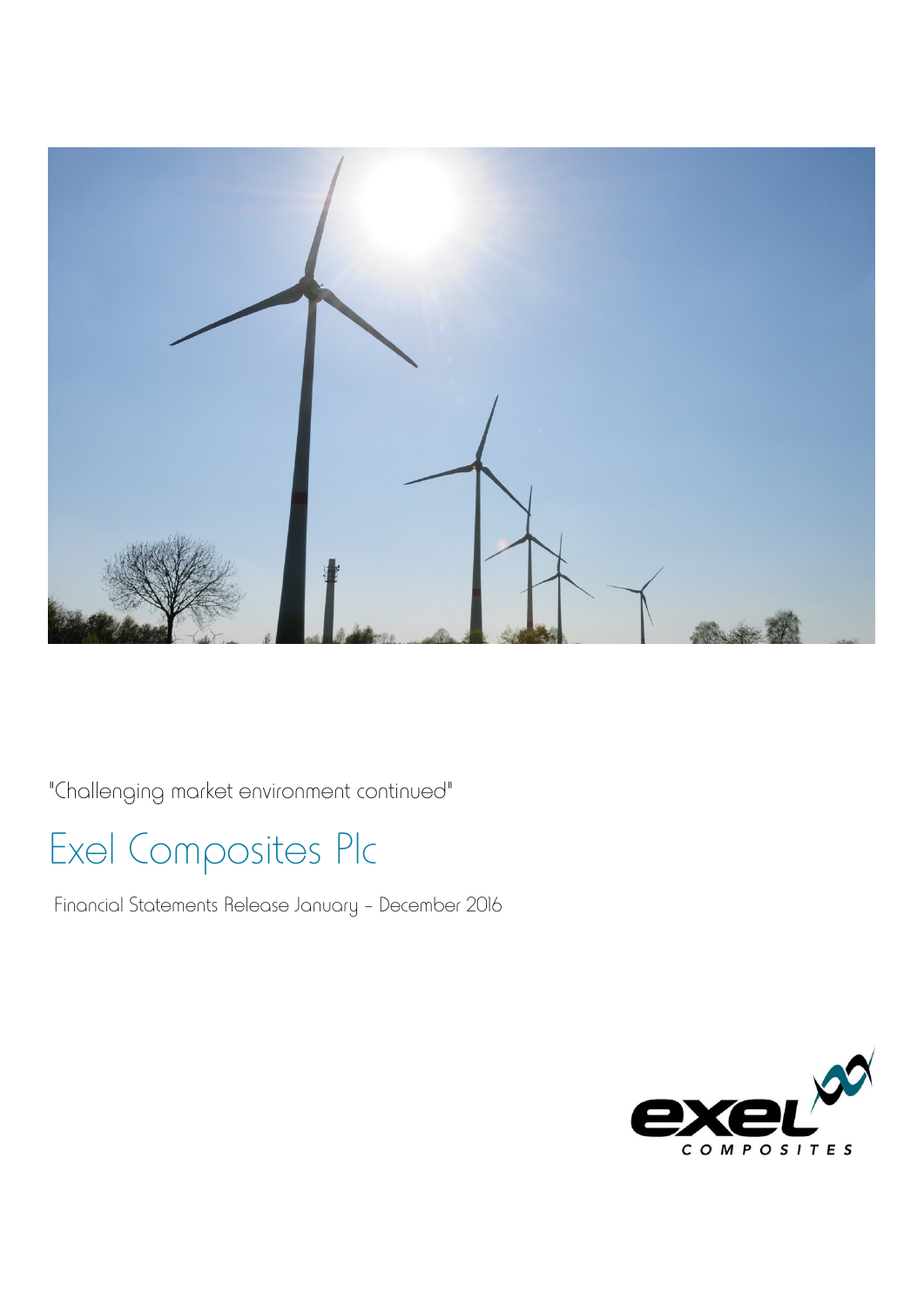# Key figures January - December 2016

Revenue, EUR million

| 21.1            | 19.3            | 19.0            |
|-----------------|-----------------|-----------------|
| 19.0            | 18.0            | 16.4            |
| 21.4            | 21.4            | 19.7            |
| 17.8            | 21.5            | 17.9            |
| $Q1-Q4$<br>2014 | $Q1-Q4$<br>2015 | $Q1-Q4$<br>2016 |

Order intake, EUR million

| 18.4          | 20.5          |               |  |
|---------------|---------------|---------------|--|
|               |               | 18.3          |  |
| 20.8          | 18.7          | 18.2          |  |
| 21.4          | 21.4          | 20.2          |  |
| 21.8          | 22.8          | 18.0          |  |
| Q1-Q4<br>2014 | Q1-Q4<br>2015 | Q1-Q4<br>2016 |  |

Adjusted operating profit, EUR million



Net cash flow, EUR million



### Consolidated key figures

| <b>EUR thousand</b>                     | 1.10.-31.12.<br>2016 | $1.10 - 31.12$ .<br>2015 | Change,<br>$\frac{0}{0}$ | $1.1 - 31.12.$<br>2016 | $1.1 - 31.12.$<br>2015 | Change,<br>$\frac{0}{0}$ |
|-----------------------------------------|----------------------|--------------------------|--------------------------|------------------------|------------------------|--------------------------|
| Order intake                            | 18,334               | 20,466                   | $-10.4$                  | 74,778                 | 83,374                 | $-10.3$                  |
| Order backlog 1)                        | 16,702               | 15,348                   | 8.8                      | 16,702                 | 15,348                 | 8.8                      |
| Revenue                                 | 19,009               | 19,343                   | $-1.7$                   | 73,079                 | 80,196                 | $-8.9$                   |
| Operating profit                        | $-1,209$             | 609                      | $-298.5$                 | 649                    | 4,414                  | $-85.3$                  |
| % of revenue                            | $-6.4$               | 3.1                      |                          | 0.9                    | 5.5                    |                          |
| Adjusted operating profit 2)            | 708                  | 673                      | 5.2                      | 2,621                  | 4,770                  | $-45.1$                  |
| % of revenue                            | 3.7                  | 3.5                      |                          | 3.6                    | 5.9                    |                          |
| Profit for the period                   | $-1,065$             | 409                      | $-360.4$                 | 198                    | 2,844                  | $-93.0$                  |
| Net cash flow from operating activities | 1,157                | 477                      | 142.6                    | 3,129                  | 3,385                  | $-7.6$                   |
| Return on capital employed, %           | $-12.5$              | 6.8                      |                          | 1.7                    | 12.0                   |                          |
| Net gearing, %                          | 12.2                 | 2.0                      |                          | 12.2                   | 2.0                    |                          |
| Earnings per share                      | $-0.09$              | 0.03                     |                          | 0.02                   | 0.24                   |                          |
| Equite per share, EUR                   | 2.27                 | 2.58                     | $-12.0$                  | 2.27                   | 2.58                   | $-12.0$                  |
| Employees on average                    | 457                  | 493                      | $-7.3$                   | 479                    | 498                    | $-3.8$                   |
| Employees at end of period              | 455                  | 494                      | $-7.9$                   | 455                    | 494                    | $-7.9$                   |

1) As per 31 December 2016.

2) Excluding material items affecting comparability, such as restructuring costs, impairment losses and reversals, and costs related to planned or realized business acquisitions or disposals. For more information, please refer to the paragraph "Change in Exel Composites' financial reporting terminology" of the Half-year Financial Report published on 21 July 2016.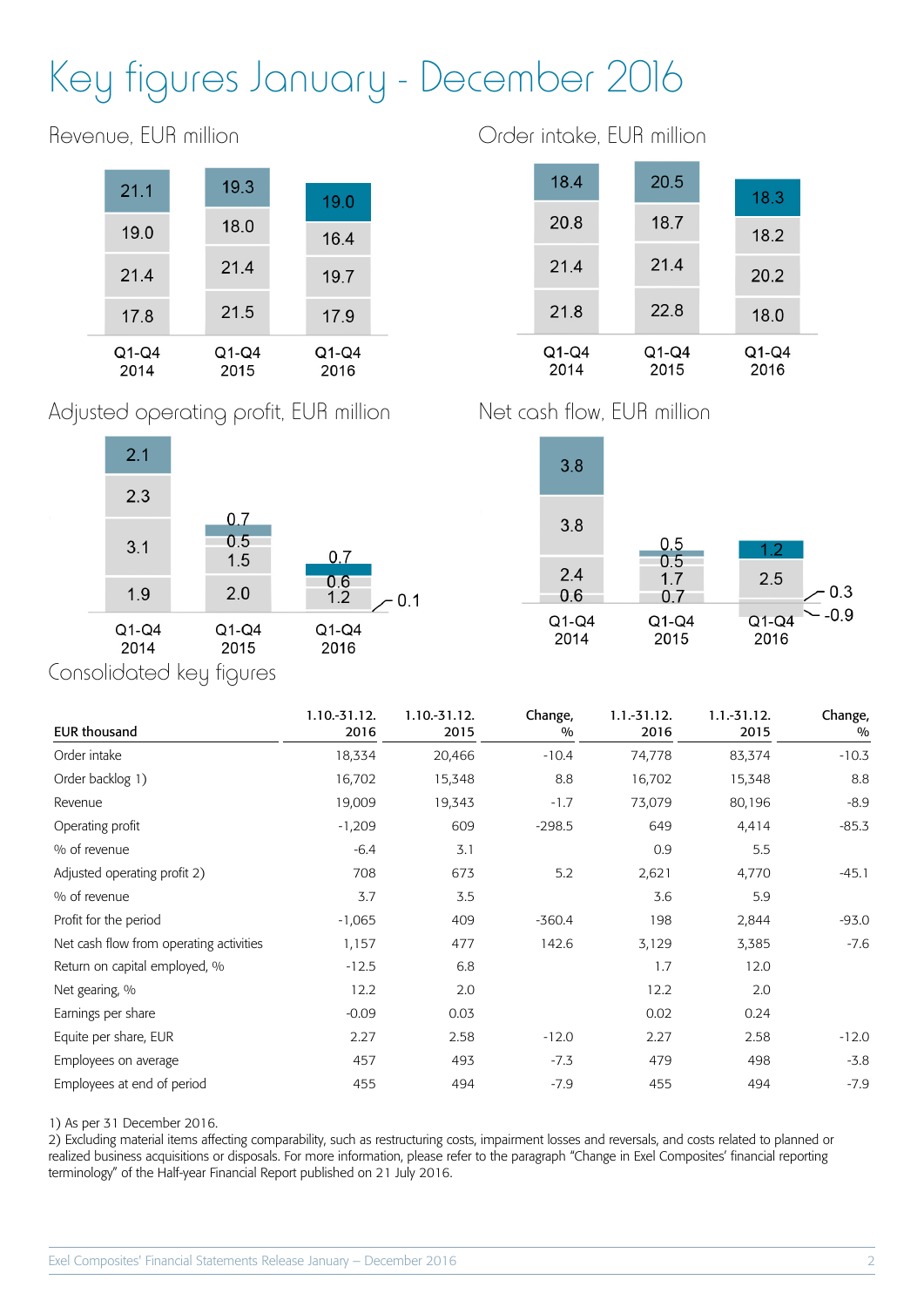# "Challenging market environment continued"

Q4 2016 in brief

- Order intake for the fourth quarter amounted to EUR 18.3 (20.5) million, -10.4% in comparison to previous year.
- Revenue amounted to EUR 19.0 (19.3) million, -1.7% in comparison to previous year.
- Adjusted operating profit amounted to EUR 0.7 (0.7) million, which is 3.7% (3.5) of revenue.
- $\bullet$  Net cash flow from operating activities was positive at EUR +1.2 (+0.5) million.
- Earnings per share were EUR -0.09 (0.03).

# Q1-Q4 2016 in brief

- Order intake for the period amounted to EUR 74.8 (83.4) million, -10.3% in comparison to previous year.
- Revenue amounted to EUR 73.1 (80.2) million, -8.9% in comparison to previous year.
- Adjusted operating profit amounted to EUR 2.6 (4.8) million, which is 3.6% (5.9) of revenue.
- Net cash flow from operating activities was negative positive at EUR +3.1 (+3.4) million.
- Earnings per share were EUR 0.02 (0.24).

#### Dividend proposal

The Board of Directors proposes that a dividend of EUR 0.10 per share be paid for the financial year 2016.

# Outlook for full year 2017

Exel Composites estimates that revenue with current company structure (i.e. without the Chinese company acquisition) will increase from previous year level and adjusted operating profit will be higher than previous year level. In 2016, Exel Composites' revenue was EUR 73.1 million and adjusted operating profit was EUR 2.6 million.

## President and CEO, Riku Kytömäki

The market environment has continued challenging throughout the year. Overall lower demand and toughened competition impacted some of our key markets such as telecommunications, where sales to Exel Composites' biggest customer dropped approximately by EUR 5 million. Additionally some end customer infrastructure projects were postponed. The new customer acquisition was not enough to compensate the declined volumes from some key customers, even though 'Other Applications'- customer industry grew by 6%. We have continued focused sales efforts specifically on customer industries where we see growth opportunities in the medium and longer term. New customers were developed, among other, in energy, transportation and construction industries, where we expect volume to grow during coming years. In general it is not found that Exel Composites' market shares in key customer industries would have changed compared to previous year.

During the fourth quarter of 2016 we have continued with cost savings measures mainly impacting personnel costs. Thanks to these actions, our fixed cost structure has been brought to a lower level. Thus, the adjusted operating profit for the fourth quarter was at the same level as during the same period last year, despite the fact that revenue volume was slightly lower and also our sales mix less favorable. We continue to actively adapt our operations to the prevailing market conditions. This involves efficient capacity utilization and production optimization by pooling volumes when possible and making efficiency improvements when production runs are shorter and ramp up times quicker.

At the end of the year, as disclosed in the stock exchange release published on 31 October 2016, we took an important step in the implementation of our growth strategy by acquiring a Chinese composites production company. In China the megatrends are strongly driving growth and presenting new business opportunities. In addition



to expanding manufacturing capacity, we are also expanding our local sales and product development network, our customer portfolio and the range of applications we offer to the local market. At the same, the acquisition gives us the opportunity to improve our profitability in the Asia Pacific (APAC) region by significantly down-sizing the underperforming Australian unit, reorganizing our operations in the region and improving efficiency through synergies among the two Chinese units. We expect to close the transaction during the first quarter of 2017. In connection with the acquisition we were also able to cancel the Nanjing expansion project. In addition, the project to expand operations in Austria that was initiated in 2015 is put on hold.

In the short term we expect the market conditions to remain challenging, albeit some positive signs of recovery. Recent increases in oil and metal prices are expected to improve the overall market demand. In the longer term we are confident that global megatrends will drive growth and present new business opportunities for Exel Composites.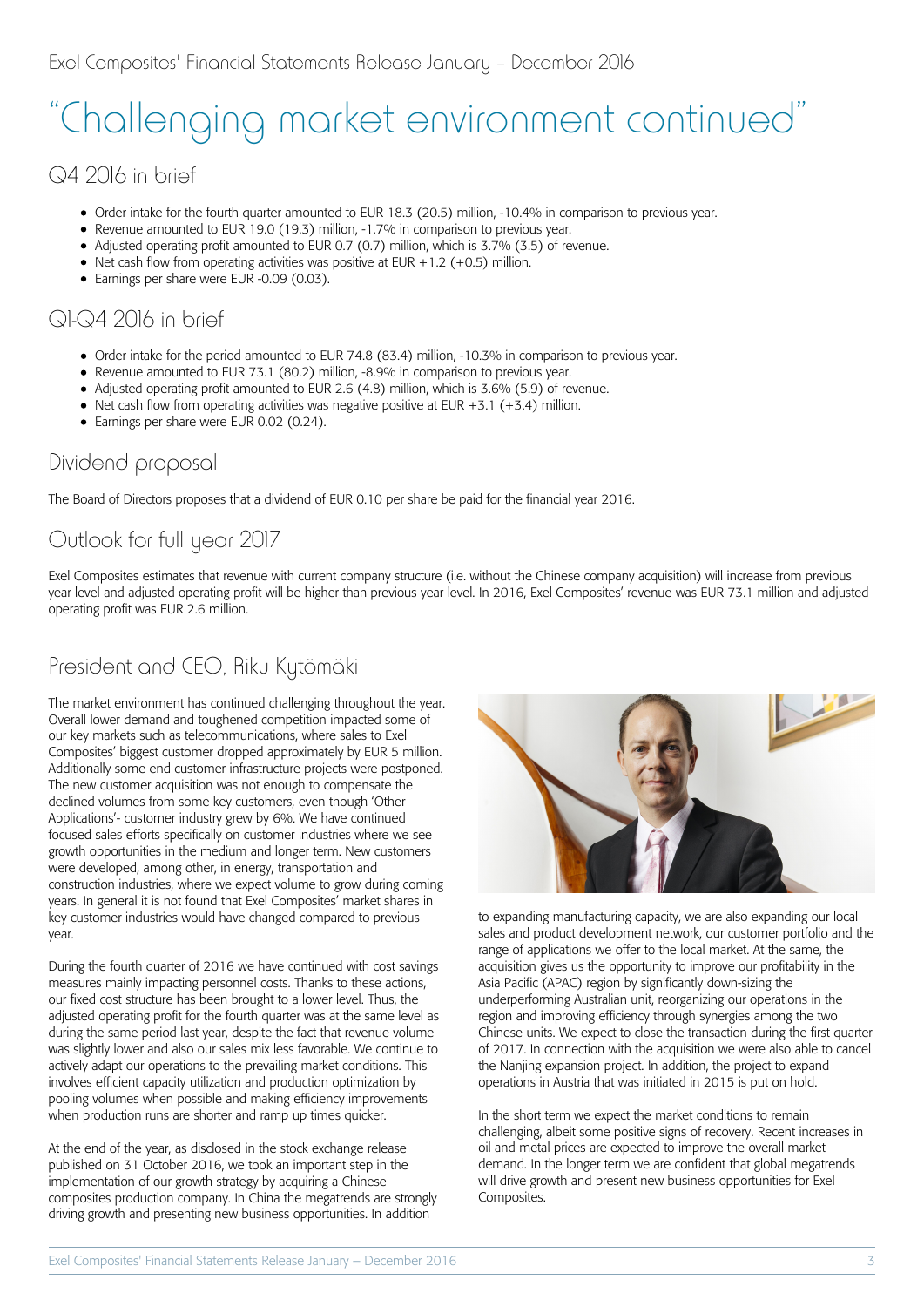#### Order intake and order backlog

Order intake for the fourth quarter of 2016 amounted to EUR 18.3 (20.5) million, which is 10.4% lower in comparison to previous year.

Order intake for the full year 2016 was EUR 74.8 (83.4) million, which is a decrease by 10.3% compared to previous year. The Group's order backlog on 31 December 2016 increased to EUR 16.7 (15.3) million.

#### Revenue

Group revenue in the fourth quarter of 2016 amounted to EUR 19.0 (19.3) million, which is 1.7% lower in comparison to previous year.

Group revenue for the financial year amounted to EUR 73.1 (80.2) million, which is a decrease by 8.9% compared to previous year. Revenue was impacted mainly by effects of the sales mix by -6.1%, declined delivery volumes by -1.2% and exchange rates by -1.6%.

Revenue from the customer industry 'Industrial Applications' decreased compared to last year and was EUR 40.3 (47.4) million. The decrease was mainly due to overall lower demand and toughened competition which impacted some of our key customers and key markets such as telecommunications, where sales to Exel Composites' biggest customer dropped approximately by EUR 5 million. Revenue for 'Construction & Infrastructure' was EUR 17.5 (18.4) million. New customer acquisition was not enough to compensate the declined volumes in these two customer industries even though 'Other Applications' grew by 6.1% in comparison to previous year and was EUR 15.3 (14.4) million.

In our main market Europe revenue decreased by 6.7% and in region the Asia-Pacific (APAC) region by 17.8%, mainly due to lower order volumes of some key customers as well as lower market demand in Asia, particularly in Australia and China. Revenue for region Rest of the World decreased during the period under review to EUR 2.2 (2.6) million.

#### Revenue by Customer Industry

| EUR thousand                  | $1.10 -$<br>31.12.2016 | $1.10 -$<br>31.12.2015 | Change,<br>$\frac{0}{0}$ | $1.1 - 31.12.$<br>2016 | $1.1 - 31.12.$<br>2015 | Change,<br>$\frac{0}{0}$ |
|-------------------------------|------------------------|------------------------|--------------------------|------------------------|------------------------|--------------------------|
| Industrial Applications       | 11.271                 | 11.191                 | 0.7                      | 40.297                 | 47.386                 | $-15.0$                  |
| Construction & Infrastructure | 4.188                  | 4.476                  | $-6.4$                   | 17.456                 | 18.364                 | $-4.9$                   |
| Other Applications            | 3.550                  | 3.676                  | $-3.4$                   | 15.326                 | 14.446                 | 6.1                      |
| Total                         | 19.009                 | 19,343                 | $-1.7$                   | 73,079                 | 80,196                 | $-8.9$                   |

#### Revenue by Region

| EUR thousand  | $1.10 -$<br>31.12.2016 | $1.10 -$<br>31.12.2015 | Change,<br>% | $1.1 - 31.12.$<br>2016 | $1.1 - 31.12.$<br>2015 | Change,<br>$\frac{0}{0}$ |
|---------------|------------------------|------------------------|--------------|------------------------|------------------------|--------------------------|
| Europe        | 14.678                 | 15,133                 | $-3.0$       | 59,636                 | 63,896                 | $-6.7$                   |
| APAC          | 3,727                  | 3,054                  | 22.0         | 11.274                 | 13,712                 | $-17.8$                  |
| Rest of world | 604                    | 1.156                  | $-47.8$      | 2,170                  | 2.588                  | $-16.2$                  |
| <b>Total</b>  | 19,009                 | 19,343                 | $-1.7$       | 73,079                 | 80,196                 | $-8.9$                   |

# Operating profit

The Group's operating profit amounted to EUR -1.2 (0.6) million in the fourth quarter of 2016 and was -6.4% (3.1) of revenue. Adjusted operating profit (excluding material items affecting comparability, such as restructuring costs, impairment losses and reversals, and costs related to planned or realized business acquisitions or disposals) was EUR 0.7 (0.7) million and 3.7% (3.5) of revenue.

In 2016 and compared to previous year, operating profit decreased to EUR 0.6 (4.4) million, 0.9% (5.5) of revenue. Adjusted operating profit was EUR 2.6 (4.8) million, 3.6% (5.9) of revenue. The impact on profitability of lower order volumes from some key customers and a less favorable sales mix was reduced through cost saving measures that were initiated early in 2016 and implemented throughout the year.

The downsizing of the underperforming Australian unit resulted in oneoff expenses of EUR 1.5 million and costs related to the acquisition of the Chinese composites production company of EUR 0.5 million were recorded in the group accounts.

The Group's net financial expenses in 2016 were EUR 0.0 (0.2) million. The Group's profit before taxes was EUR 0.7 (4.3) million and profit after taxes EUR 0.2 (2.8) million.

# Financial position

Net cash flow from operating activities for 2016 was positive at EUR +3.1 (+3.4) million. Cash flow before financing, but after capital expenditure, amounted to EUR 0.0 (-1.0) million. The capital expenditure on fixed assets amounted to EUR 3.1 (4.3) million. Capital expenditure was financed with cash flow from business operations. At the end of the financial year, the Group's liquid assets stood at EUR 6.9 (7.9) million. Total depreciation, amortization and impairment of noncurrent assets during the financial year amounted to EUR 3.2 (2.9) million.

The Group's consolidated total assets at the end of the financial year were EUR 53.1 (54.0) million. Interest bearing liabilities amounted to EUR 10.2 (8.5) million. Net interest bearing liabilities were EUR 3.3 (0.6) million.

Equity at the end of 2016 was EUR 27.0 (30.7) million and equity ratio 51.3% (57.1). The net gearing ratio was 12.2% (2.0). Fully diluted total earnings per share were EUR 0.02 (0.24). Return on capital employed in 2016 was 1.7% (12.0). Return on equity was 0.7% (9.4). A write-off of intercompany receivables and subsidiary shares related to the restructuring of the Australian unit reduced the distributable earnings of Exel Composites by EUR 4.8 million.

The Company paid total dividends during the financial year of EUR 2.6 (2.4) million. Dividend per share was EUR 0.22 (0.20).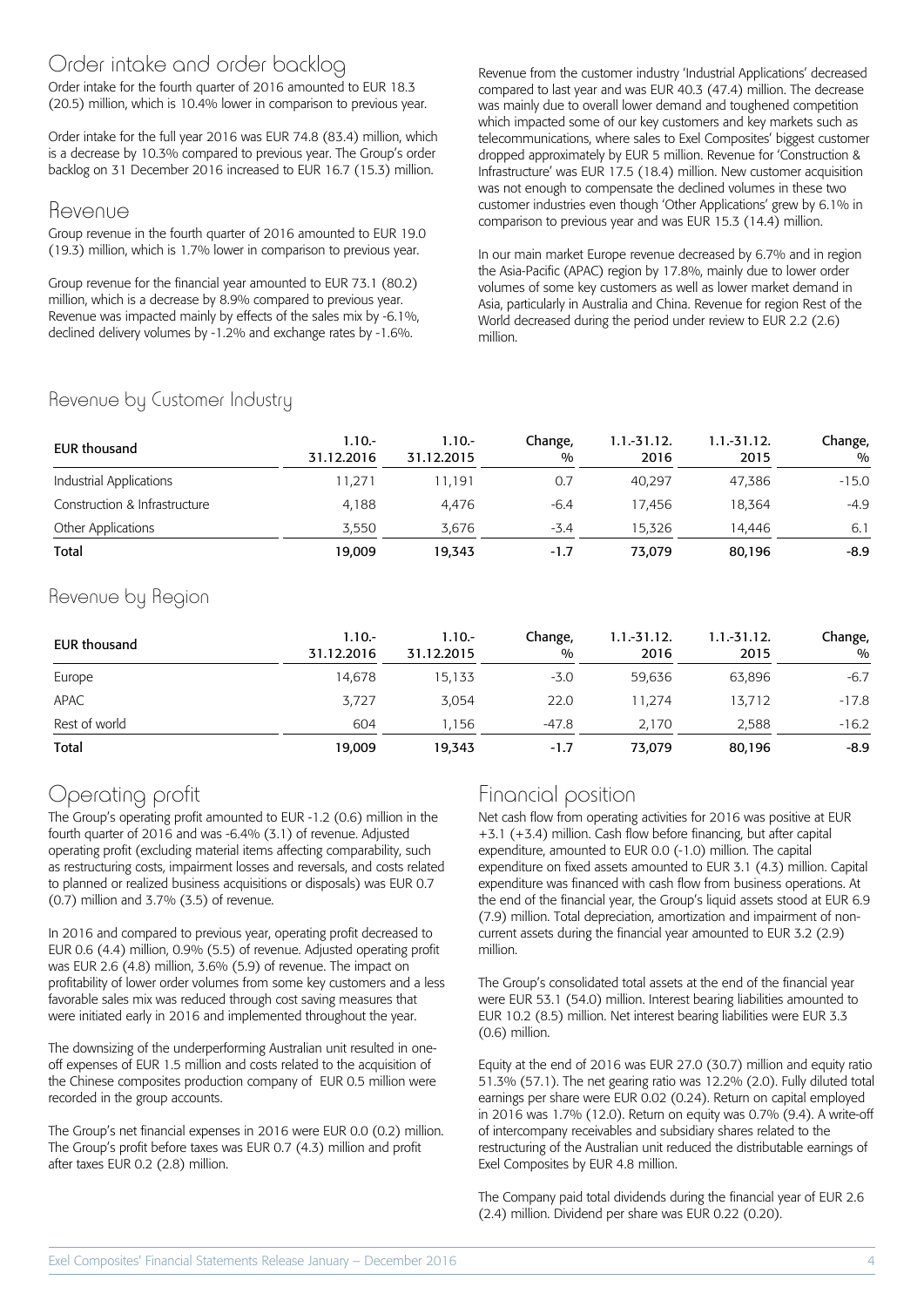## Business development and strategy

#### implementation

Exel Composites aims to differentiate from its competitors by providing a superior customer experience that improves competitiveness and is based on a clear value proposition. Exel's strengths are its focus on continuous innovation and own internally developed composite technology, the high level of expertise of its employees and the longterm partnerships. In addition being a globally local, world-wide player with a strong quality and brand image brings Exel competitive edge. Exel's strategy is based on five pillars: 1) protect and grow our stronghold customers 2) accelerating growth in China, 3) penetrating new applications, 4) creating true global footprint and 5) growth in new technologies.

A significant strategic milestone was reached in October 2016 when Exel announced the acquisition of a Chinese composition production company. The acquisition is an important step in the implementation of Exel's growth strategy in China where megatrends such as urbanization, demographic change, as well as sustainability and total life cycle cost management are driving increased demand and business opportunities. In addition to expanding manufacturing capacity, Exel is expanding its local sales and product development network, its customer portfolio and the range of applications to the local market. The closing of the transaction is expected to take place during the first quarter of 2017.

The above mentioned acquisition also presented an opportunity to reorganize Exel Composites' operations and improve profitability in the APAC region. Increased production capacity in China is anticipated to adequately respond to the demand for advanced composites in the APAC region that in the long term is expected to increase. Therefore operations in the underperforming Australian unit will be significantly downsized. The restructuring of the Australian unit is expected to improve Exel Composites EBIT by EUR 0.9 from 2018 onwards.

In connection to the acquisition the project to expand Exel Composites' Nanjing site in China shall be cancelled. The project to build new facilities next to the present factory building was initiated in December 2014. The profitability of Exel Composites' Chinese business unit is expected to improve through synergies with the acquired business.

In 2016 we have purposefully continued executing operational efficiency improvements across the Group for example by combining certain business units into one management entity. The operational stability and flexibility to respond to fast changing demand achieved in this way is expected to improve the combined profitability of the units. The restructurings are expected to bring growth opportunities for Exel through better service to customers in Central and Southern Europe among other.

The step-by-step implementation of a Group-wide ERP system continues and is expected to be rolled out in all units during 2018.

#### Research and development

Research and development costs for the financial year totaled EUR 1.7 (1.9) million, representing 2.4% (2.3) of revenue.

#### Risk management

At Exel Composites risk management is a continuous process, which is integrated with the daily decision making and continuous monitoring of operations as well as with preparation of half year financial reports, business reviews and annual financial statements.

The Board of Directors governs the risk management of the Company through a risk management policy. In addition, the Board of Directors makes a risk assessment as part of the review and approval process of each set of half year financial reports, business reviews and annual financial statements. Risk factors are also considered in connection with any future guidance disclosed by the Company.

The operative risk management, including risk monitoring, is part of the key duties of the operative management. Risks are considered and evaluated in conjunction with each business decision. Additionally, they are also monitored by the President & CEO and other group management on a monthly basis when the team reviews the business development and any near and long-terms risks upon presentation of the business unit heads and controllers.

Risks and uncertainties related to Exel Composites can be categorized as strategic, operational, financial and hazard risks.

#### Strategic risks

With respect to strategic risks, a significant portion of Exel Composites' revenues is generated from certain key clients and market segments. Whereas production capacity and cost structure of the Company is planned for growing business volume, negative development of such key clients or market segments could lead to deterioration of Exel Composites' profitability. This risk is mitigated by a close cooperation with key clients. The development of key markets and consequently business volumes are actively followed and forecasted in order to be able to adjust our business and cost structures to the forecasts. New products and applications are also continuously developed in order to limit the dependency of any individual clients or market segments.

Strategic risks also include risks related to acquisitions where the realized level of benefits and synergies may differ from the planned.

#### Operational risks

The most significant operational risks relate to product development and sales as well as production. Exel Composites' product range is very broad and often customer customized, which adds complexity to the product development and production. Designing, producing and selling a product that does not meet the requirements agreed with a client could potentially lead to substantial losses and damages. In addition, availability of skilled employees, protection of self-developed proprietary technology, fraud, availability and pricing of key raw materials and health problems due to long-term exposure to chemicals belong to the most significant operational risks. Pre-emptive management of operative risks through careful contracting as well as appropriate business processes and working instructions are in key roles to prevent possible damages.

#### Financial risks

Financial risks consist of currency, interest rate, liquidity and funding risks, as well as credit and other counter party risks. Currency and interest rate risks are managed primarily by natural hedging or by using derivative instruments. Credit insurance is in place to cover risks related to trade receivables.

#### Hazard risks

Hazard risks, such as damages caused to property because of fire or chemical spill, as well as losses resulting from related business interruptions, are mainly covered by insurance policies. This type of risks are also regularly audited by third parties that provide recommendations for improvement to reduce risk probability.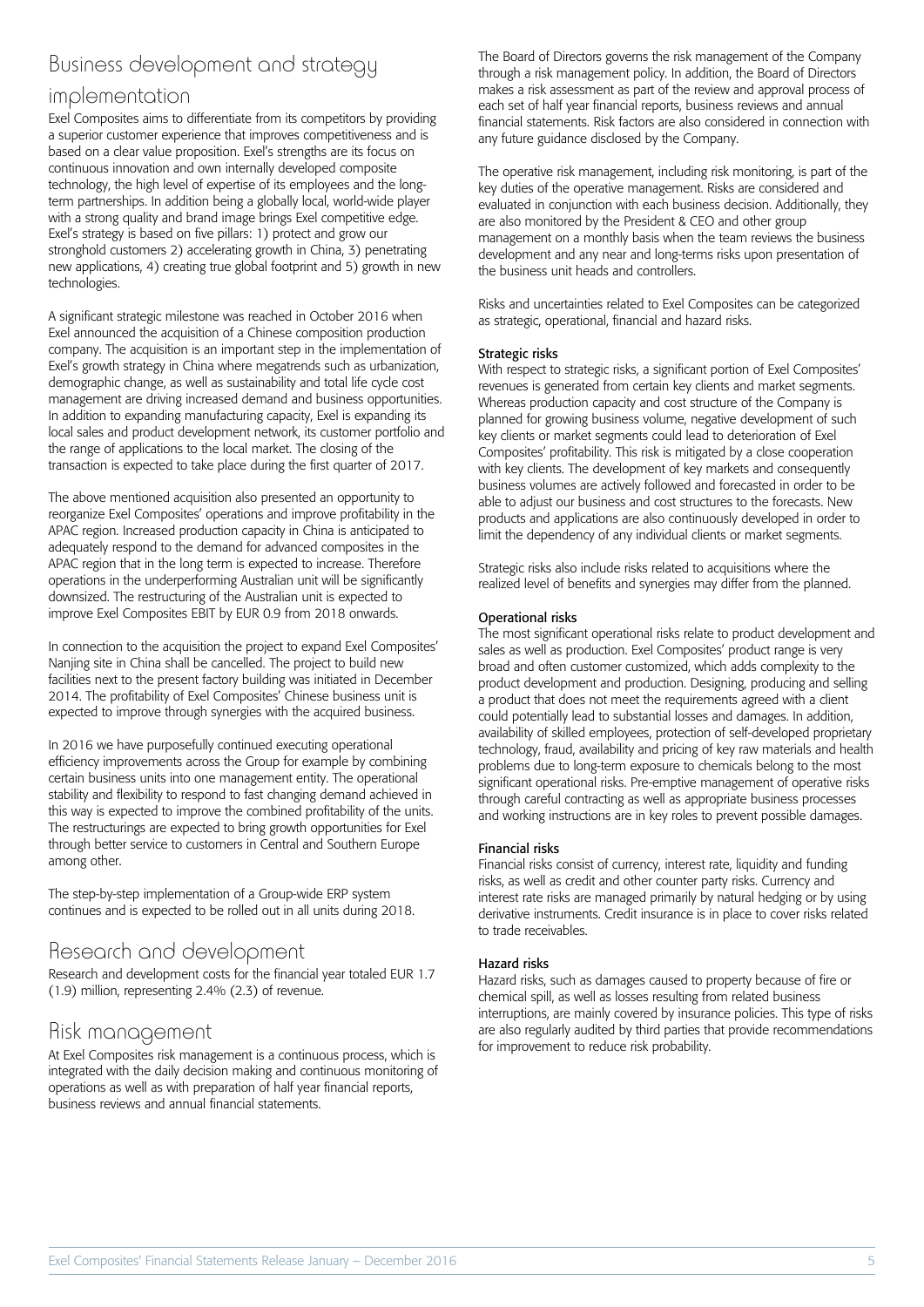#### Major near-term risks and uncertainties

Exel Composites' most significant near-term business risk relates to the fact that a significant portion of revenue is generated from certain key clients and market segments, the continued negative development of which could deteriorate the company's profitability. Furthermore, a rapid increase of raw material prices could on the short term negatively impact the company's profitability, even if in the longer term it would improve the competitiveness of composite materials.

The Company has recently announced an acquisition and further continues the screening process of potential acquisition targets. The acquisition prices may be based on such benefits and synergies that will not materialize as planned.

### Organization and personnel

At the end of December 2016, Exel Composites employed 455 (494) people, of whom 206 (213) in Finland and 249 (281) in other countries. The average number of employees during the financial year was 479 (498).

#### Environment, health and safety

Environment, health and safety are high priority at Exel Composites. Environmental issues are managed using ISO 14001 standard as a guideline in all the units of the Group and the company plays a leading role in industry associations such as EuCIA (European Composites Industry Association).

In 2016 we continued with preventative reporting and follow-up on occupational health and safety, and target to further reduce, among others, the number of lost time incidents. The work to expand the OHSAS 18001 certification (Occupational Health and Safety Assessment Series) in the company continued in 2016. During the year, the business units in Belgium and the United Kingdom got their OHSAS 18001 certificates.

### Shares and shareholders

Exel Composites' share is listed on Nasdaq Helsinki Ltd in the Industrials sector.

At the end of December 2016, Exel Composites' share capital was EUR 2,141,431.74 and the number of shares was 11,896,843 each having the counter-book value of EUR 0.18. There were no changes in the share capital during the financial year. There is only one class of shares and all shares are freely assignable under Finnish law.

Exel Composites did not hold any of its own shares during the period under review.

At the end of December 2016 the share price closed at EUR 5.02. During the financial year, the average share price was EUR 5.05, the highest share price EUR 6.85 and the lowest share price EUR 4.71.

A total of 3,080,024 shares were traded at Nasdaq Helsinki Ltd., which represents 25.9% of the average number of shares. On 31 December 2016 Exel Composites' market capitalization was EUR 59.7 (77.7) million. Total shareholder return (TSR) in 2016 was -22.2% (-20.5).

Exel Composites had a total of 3,034 shareholders on 31 December 2016 and during the financial year received one flagging notification in accordance with the Finnish Securities Market Act Chapter 9 Section 5 regarding change in shareholdings.

Information on the company's shareholders is available on the corporate website at www.exelcomposites.com under the Investor section.

#### Events after the review period

The project to expand operations in Austria that was initiated in 2015 is put on hold.

## Outlook for full year 2017

Exel Composites estimates that revenue with current company structure (i.e. without the Chinese company acquisition) will increase from previous year level and adjusted operating profit will be higher than previous year level. In 2016, Exel Composites' revenue was EUR 73.1 million and adjusted operating profit was EUR 2.6 million.

#### Board proposal for dividend distribution

Exel Composites' financial goals include distributing dividends minimum 40% of the profit for the financial year as permitted by the financial structure and growth opportunities.

On 31 December 2016 Exel Composites Plc's distributable funds totaled EUR 10.4 million, of which loss for the financial period accounted for EUR 765 thousand.

The Board has decided to propose to the Annual General Meeting that a dividend of EUR 0.10 (EUR 0.22) per share.

As a basis for its proposal, the Board of Directors has made an assessment of the Group's financial position and ability to meet its commitments, as well as the Group's outlook and investment requirements. The Board considers the proposed dividend wellbalanced given the prospects, the capital requirements and the risks of the Group's business activities.

The Board of Directors has decided to propose the record date for dividends to be 6 April 2017. If the Annual General Meeting approves the Board's proposal, it is estimated that the dividend will be paid on 13 April 2017.

# Financial reporting and Annual General

#### Meeting 2017

Exel Composites publishes the following reports in 2017:

- Financial Statements Release 2016: 14 February 2017
- Business Review January March: 4 May 2017
- Half Year Financial Report January June: 20 July 2017
- Business Review January September: 25 October 2017

Annual Financial Report, Corporate Governance Statement and Remuneration Statement for 2016 will be published on Tuesday 14 March 2017 in electronic format at the company's website www.exelcomposites.com.

The Annual General Meeting will be held on Tuesday 4 April 2017 at 10:00 at Scandic Marina Congress Center at the address of Katajanokanlaituri 6, Helsinki, Finland.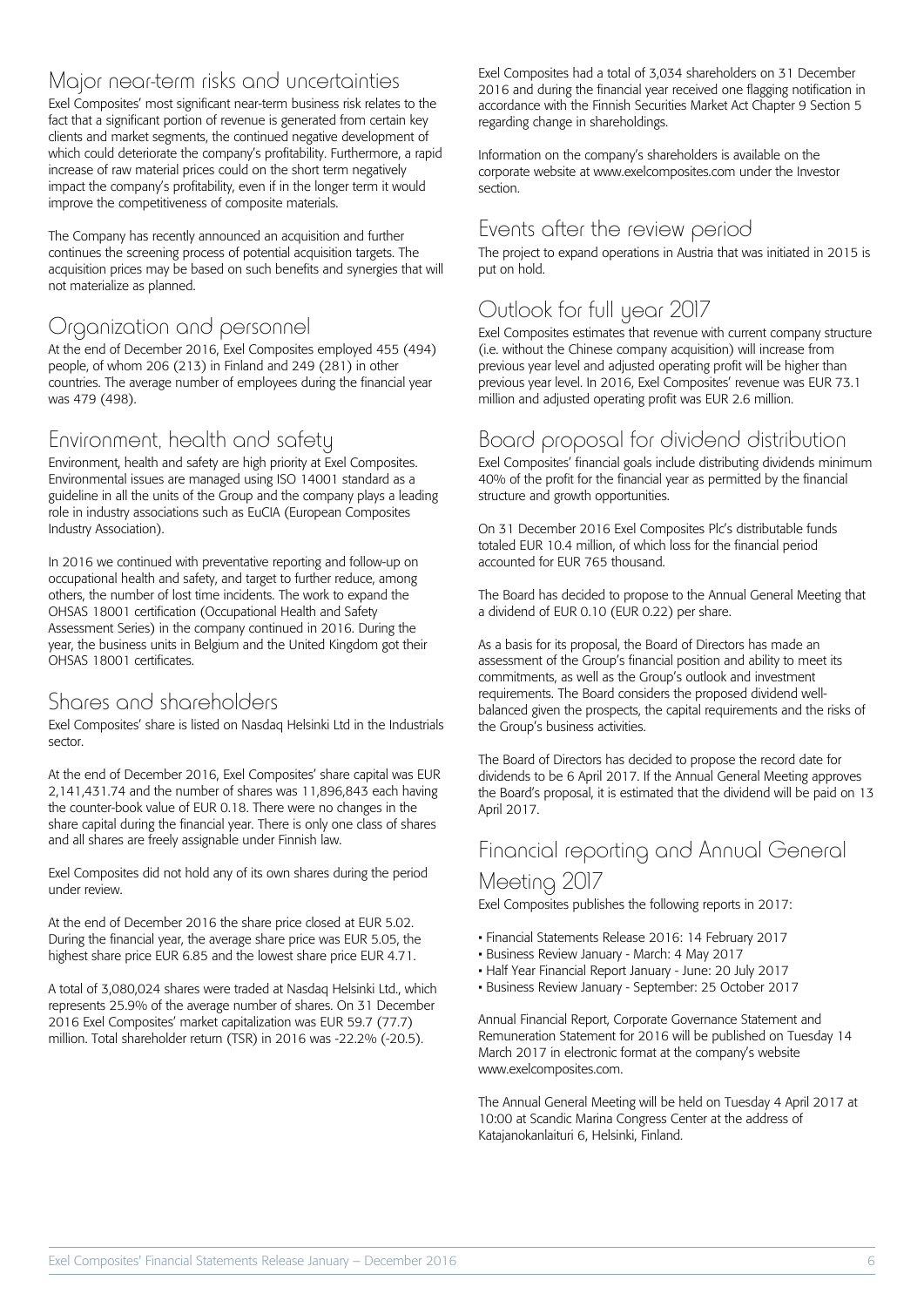### Financial results briefing

Exel Composites will hold a financial results briefing regarding the financial statements on Tuesday 14 February 2017 at 12:30 at Scandic Hotel Simonkenttä's Roba meeting room (address Simonkatu 9, Helsinki, Finland).

Vantaa, 14 February 2017

Exel Composites Plc Board of Directors

For further information, please contact:

Mr. Riku Kytömäki, President and CEO tel. +358 50 511 8288 riku.kytomaki@exelcomposites.com

Mr. Mikko Kettunen, CFO tel. +358 50 347 7462 mikko.kettunen@exelcomposites.com

# Summary and notes to the Financial Statements January – December 2016

### Accounting principles

This Financial Statements Release is based on Financial Statements that have been prepared in accordance with IAS 34, Interim Financial Reporting. The same accounting policies have been applied as in the previous financial statements.

Preparation of financial statements in accordance with the IFRS standards requires Exel Composites' management to make estimates and assumptions that have an effect on the amount of assets and liabilities on the balance sheet at the closing date as well as the amounts of income and expenses for the financial period. In addition, the management must exercise its judgment regarding the application of accounting policies. Since the estimates and assumptions are based on the views at the date of the financial statements, they include risks and uncertainties. The actual results may differ from the estimates and assumptions.

The amounts presented in the income statement and balance sheet are Group figures. The amounts presented in the release are rounded, so the sum of individual figures may differ from the sum reported.

The financial statements are audited and the auditor's report for the financial statements has been issued.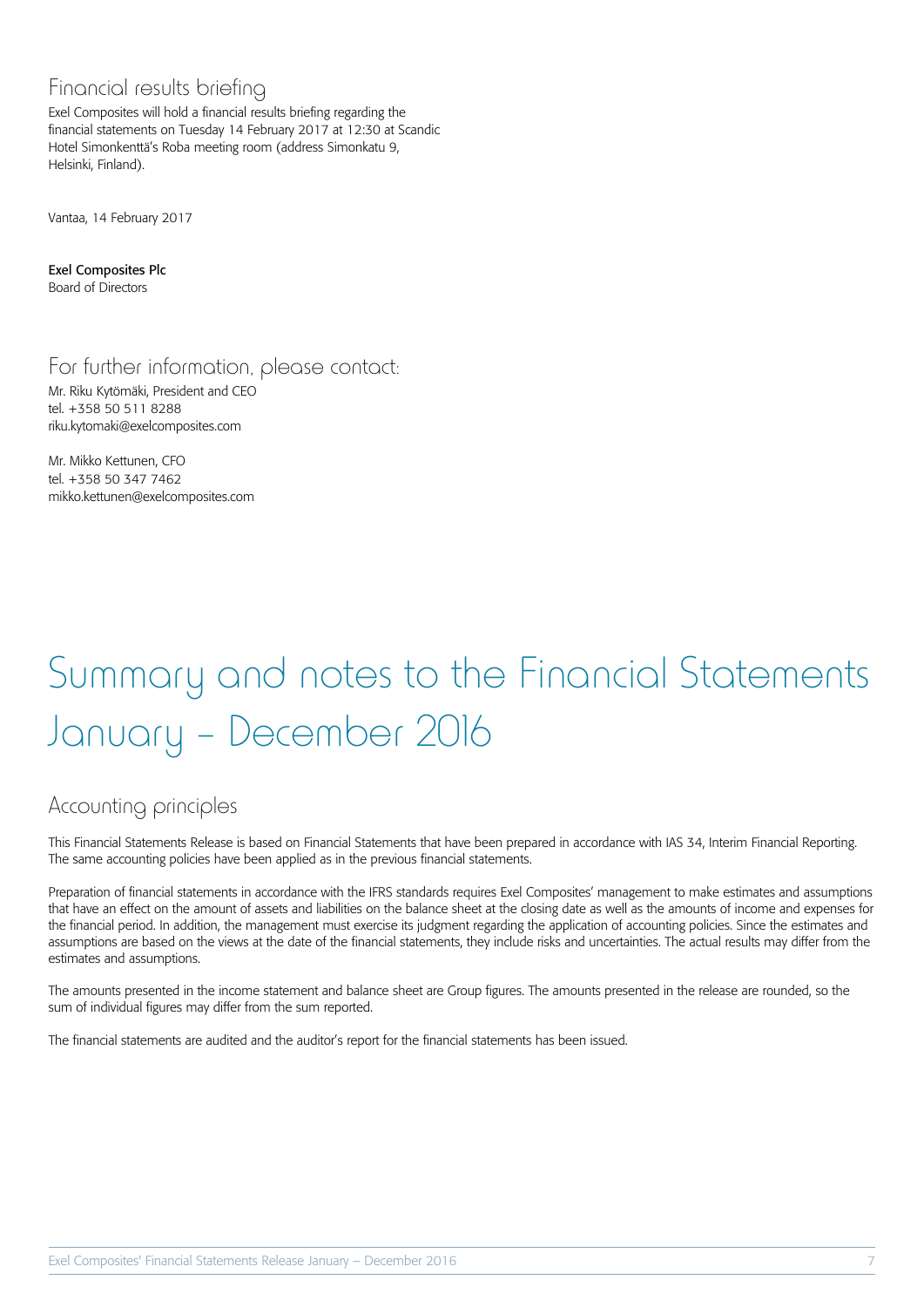# CONSOLIDATED COMPREHENSIVE INCOME STATEMENT

| <b>EUR thousand</b>                                                                          | $1.10 -$<br>31.12.2016 | $1.10 -$<br>31.12.2015 | Change,<br>0/0 | $1.1 -$<br>31.12.2016 | $1.1 -$<br>31.12.2015 | Change,<br>$\frac{0}{0}$ |
|----------------------------------------------------------------------------------------------|------------------------|------------------------|----------------|-----------------------|-----------------------|--------------------------|
| Revenue                                                                                      | 19,009                 | 19,343                 | $-1.7$         | 73,079                | 80,196                | $-8.9$                   |
| Materials and services                                                                       | $-8,211$               | $-7,633$               | 7.6            | $-28,998$             | $-30,001$             | $-3.3$                   |
| Employee benefit expenses                                                                    | $-5,632$               | $-6,092$               | $-7.6$         | $-22,952$             | $-25,280$             | $-9.2$                   |
| Depreciation and impairment                                                                  | $-970$                 | $-746$                 | 30.0           | $-3,244$              | $-2,903$              | 11.7                     |
| Other operating expenses                                                                     | $-5,523$               | $-4,626$               | 19.4           | $-17,613$             | $-18,151$             | $-3.0$                   |
| Other operating income                                                                       | 118                    | 363                    | $-67.5$        | 376                   | 553                   | $-32.0$                  |
| Operating profit                                                                             | $-1,209$               | 609                    | $-298.5$       | 649                   | 4,414                 | $-85.3$                  |
| Net financial items                                                                          | $-43$                  | 167                    | $-125.7$       | 29                    | $-157$                | $-118.5$                 |
| Profit before tax                                                                            | $-1,252$               | 775                    | $-261.5$       | 678                   | 4,257                 | $-84.1$                  |
| Income taxes                                                                                 | 187                    | $-367$                 | $-151.0$       | $-480$                | $-1,413$              | $-66.0$                  |
| Profit/loss for the period                                                                   | $-1,065$               | 409                    | $-360.4$       | 198                   | 2,844                 | $-93.0$                  |
| Other comprehensive income to be<br>reclassified to profit or loss in<br>subsequent periods: |                        |                        |                |                       |                       |                          |
| Exchange differences on translating<br>foreign operations                                    | 23                     | 376                    | $-93.9$        | $-1,244$              | 492                   | $-352.8$                 |
| Income tax relating to components of<br>other comprehensive income                           | $\mathsf{O}\xspace$    | $\mathsf{O}\xspace$    | $\mathsf O$    | 0                     | $\mathsf O$           | 0                        |
| Items that will not be classified to<br>profit or loss:                                      |                        |                        |                |                       |                       |                          |
| Defined benefit plan actuarial gains(+)/<br>$loss(-)$ , net tax                              | $-40$                  | 51                     | $-178.4$       | $-40$                 | 51                    | $-178.4$                 |
| Other comprehensive income, net of<br>tax                                                    | $-17$                  | 427                    | $-104.0$       | $-1,284$              | 543                   | $-336.5$                 |
| Total comprehensive income                                                                   | $-1,082$               | 836                    | $-229.4$       | $-1,086$              | 3,387                 | $-132.1$                 |
| Profit/loss attributable to:                                                                 |                        |                        |                |                       |                       |                          |
| Equity holders of the parent company                                                         | $-1,065$               | 409                    | $-360.4$       | 198                   | 2,844                 | $-93.0$                  |
| Comprehensive income attributable<br>to:                                                     |                        |                        |                |                       |                       |                          |
| Equity holders of the parent company                                                         | $-1,082$               | 836                    | $-229.4$       | $-1,086$              | 3,387                 | $-132.1$                 |
| Earnings per share, diluted and<br>undiluted, EUR                                            | $-0.09$                | 0.03                   |                | 0.02                  | 0.24                  |                          |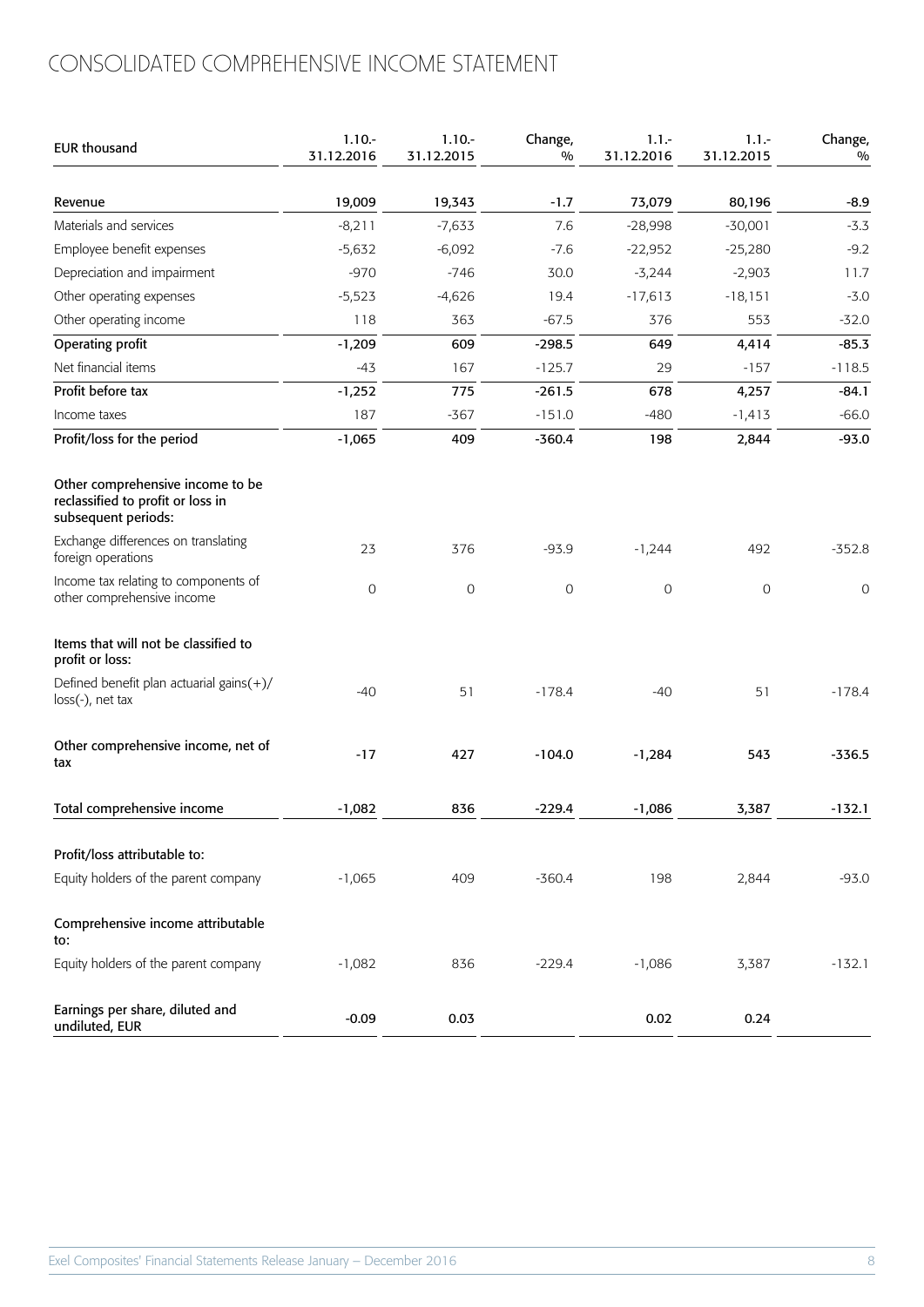# CONSOLIDATED STATEMENT OF FINANCIAL POSITION

| <b>EUR thousand</b>                                  | 31.12.2016 | 31.12.2015 | Change      |
|------------------------------------------------------|------------|------------|-------------|
| <b>ASSETS</b>                                        |            |            |             |
| Non-current assets                                   |            |            |             |
| Goodwill                                             | 9,793      | 9,597      | 196         |
| Other intangible assets                              | 516        | 490        | 26          |
| Tangible assets                                      | 13,834     | 14,359     | $-525$      |
| Deferred tax assets                                  | 362        | 383        | $-21$       |
| Other non-current assets                             | 83         | 87         | $-4$        |
| Non-current assets total                             | 24,589     | 24,916     | $-328$      |
| <b>Current assets</b>                                |            |            |             |
| Inventories                                          | 9,861      | 9,670      | 191         |
| Trade and other receivables                          | 11,681     | 11,507     | 174         |
| Cash at bank and in hand                             | 6,944      | 7,874      | $-930$      |
| <b>Total current assets</b>                          | 28,486     | 29,052     | $-566$      |
| <b>Total assets</b>                                  | 53,075     | 53,968     | $-893$      |
| <b>EQUITY AND LIABILITIES</b>                        |            |            |             |
| Shareholders' equity                                 |            |            |             |
| Share capital                                        | 2,141      | 2,141      | 0           |
| Other reserves                                       | 126        | 106        | 20          |
| Invested unrestricted equity fund                    | 2,539      | 2,539      | $\mathbf 0$ |
| Translation differencies                             | 2,781      | 4,025      | $-1,244$    |
| Retained earnings                                    | 19,227     | 19,060     | 167         |
| Profit for the period                                | 198        | 2,844      | $-2,646$    |
| Equity attributable to holders of the parent company | 27,013     | 30,716     | $-3,703$    |
| <b>Total equity</b>                                  | 27,013     | 30,716     | $-3,703$    |
| Non-current liabilities                              |            |            |             |
| Interest-bearing liabilities                         | 2,594      | 3,531      | -937        |
| Interest-free liabilities                            | 571        | 553        | 18          |
| Deferred tax liabilities                             | 393        | 629        | $-236$      |
| <b>Total non-current liabilities</b>                 | 3,558      | 4,713      | $-1,155$    |
| <b>Current liabilities</b>                           |            |            |             |
| Interest-bearing liabilities                         | 7,633      | 4,945      | 2,688       |
| Trade and other non-current liabilities              | 14,871     | 13,594     | 1,277       |
| <b>Total liabilities</b>                             | 22,504     | 18,539     | 3,965       |
| <b>Total equity and liabilities</b>                  | 53,075     | 53,968     | $-893$      |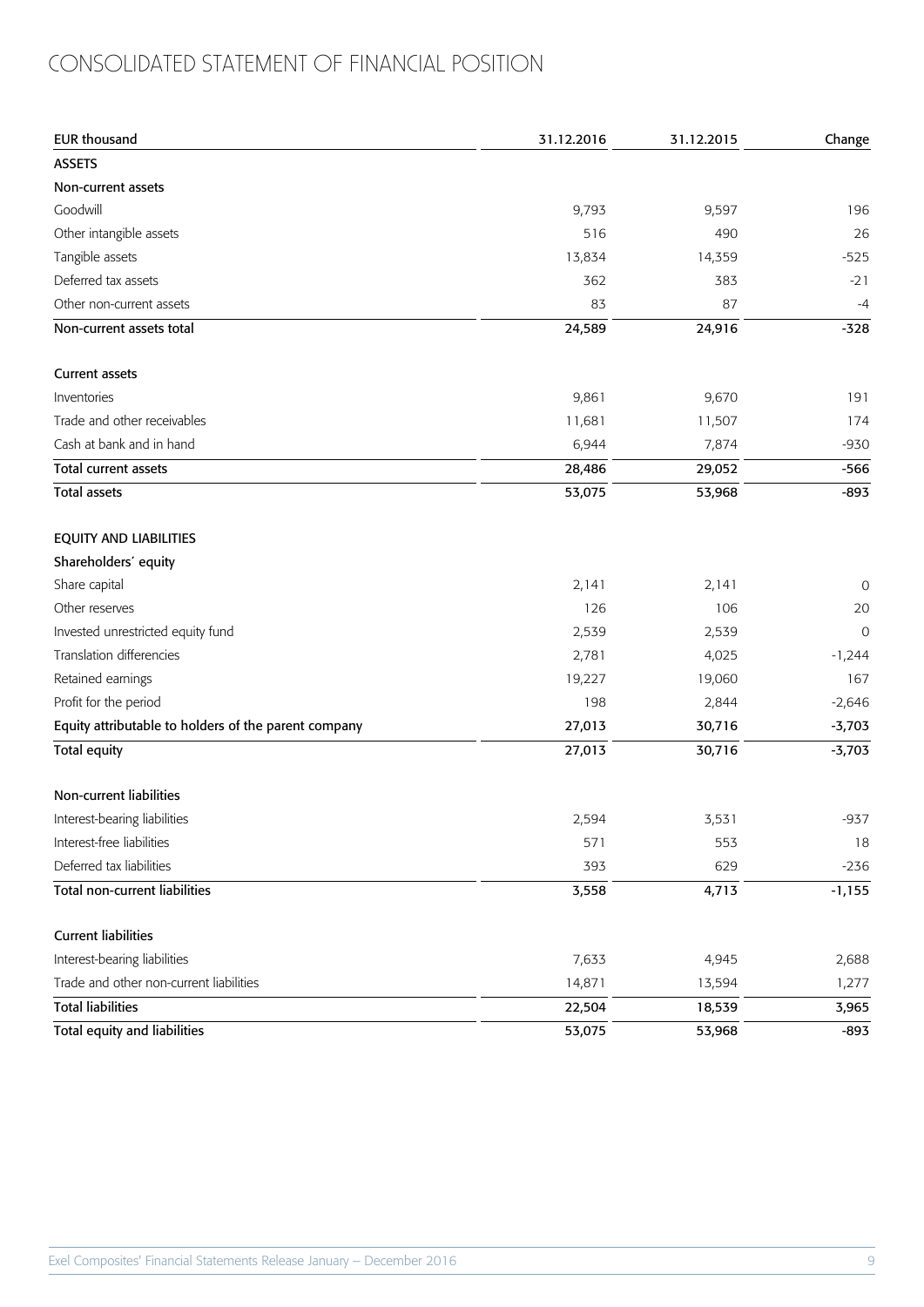# CONSOLIDATED STATEMENT OF CASH FLOWS

| <b>EUR thousand</b>                      | 1.1. - 31.12.2016 | 1.1. - 31.12.2015 | Change        |
|------------------------------------------|-------------------|-------------------|---------------|
|                                          |                   |                   |               |
| Cash flow from operating activities      |                   |                   |               |
| Profit for the period                    | 198               | 2,844             | $-2,646$      |
| Adjustments                              | 2,539             | 5,207             | $-2,668$      |
| Change in working capital                | 998               | $-2,271$          | 3,269         |
| Cash flow generated by operations        | 3,735             | 5,780             | $-2,045$      |
| Interest paid                            | $-97$             | $-80$             | $-17$         |
| Interest received                        | 10                | 52                | $-42$         |
| Other financial items                    | $-131$            | $-218$            | 87            |
| Income taxes paid                        | $-388$            | $-2,149$          | 1,761         |
| Net cash flow from operating activities  | 3,129             | 3,385             | $-256$        |
| Cash flow from investing activities      |                   |                   |               |
| Purchases of non-current assets          | $-3,129$          | $-4,295$          | 1,166         |
| Proceeds from sale of non-current assets | 0                 | 0                 | $\mathbf 0$   |
| Cash flow from investing activities      | $-3,129$          | $-4,295$          | 1,166         |
| Cash flow before financing activities    | 0                 | $-910$            | 910           |
| Cash flow from financing activities      |                   |                   |               |
| Share issue                              | 0                 | 0                 | $\mathbf 0$   |
| Proceeds from long-term borrowings       | 0                 | 0                 | $\mathbf 0$   |
| Instalments of long-term borrowings      | $-1,000$          | $-1,000$          | $\mathbf 0$   |
| Change in short-term loans               | 2,687             | 3,945             | $-1,258$      |
| Instalments of finance lease liabilities | 0                 | $\mathcal{O}$     | $\mathcal{O}$ |
| Dividends paid                           | $-2,617$          | $-2,379$          | $-238$        |
| Net cash flow from financing activities  | $-930$            | 566               | $-1,496$      |
| Change in liquid funds                   | $-930$            | $-344$            | -586          |
| Liquid funds in the beginning of period  | 7,874             | 8,218             | -344          |
| Liquid funds at the end of period        | 6,944             | 7,874             | $-930$        |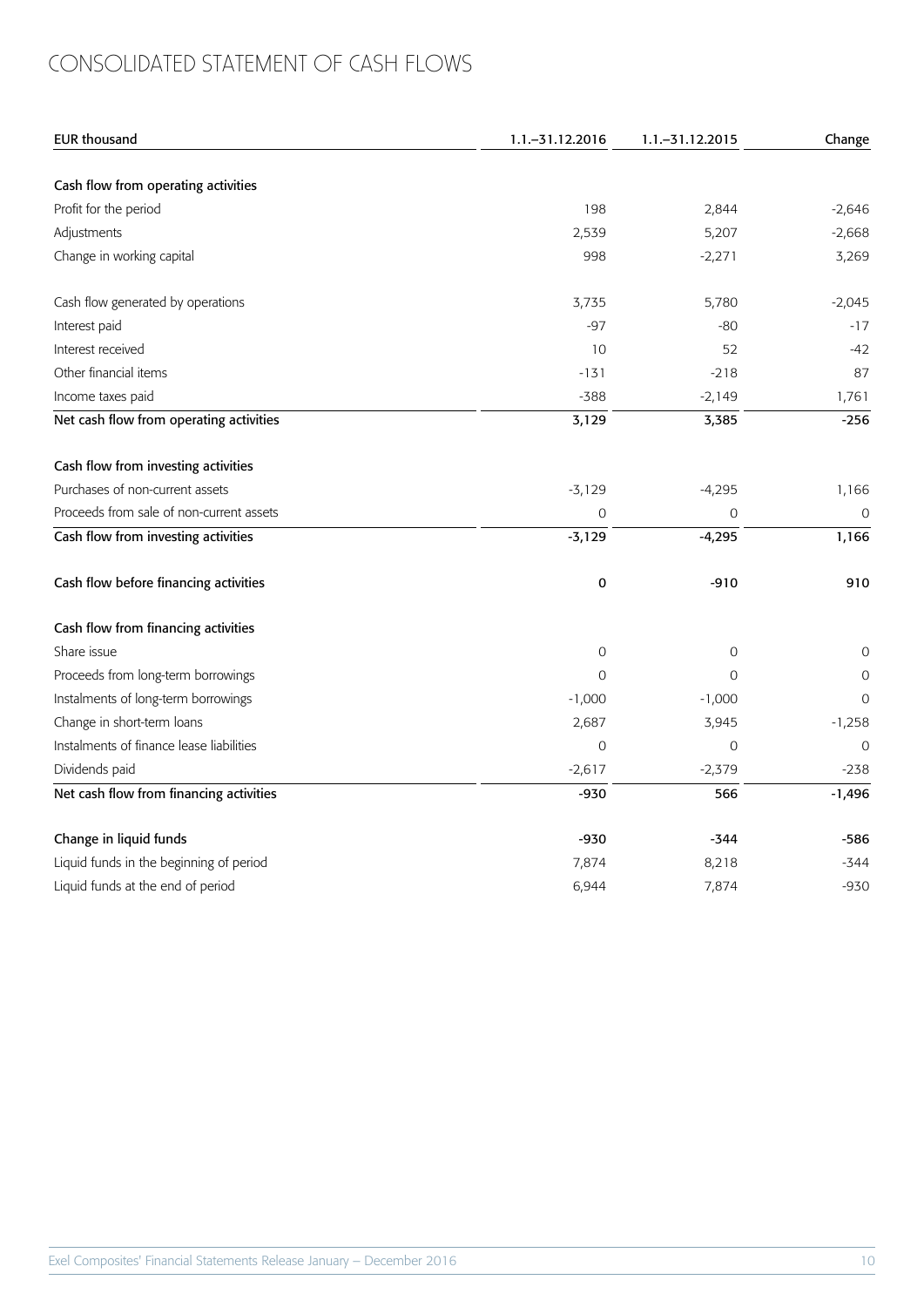# CONSOLIDATED STATEMENT OF CHANGES IN SHAREHOLDERS' EQUITY

|                                                                        | Share   | Share<br>premium | Other    | Invested<br>unrestricted | <b>Translation</b> | Retained |             |
|------------------------------------------------------------------------|---------|------------------|----------|--------------------------|--------------------|----------|-------------|
| <b>EUR thousand</b>                                                    | capital | reserve          | reserves | equity fund              | differencies       | earnings | Total       |
| Balance at 1 January 2015                                              | 2,141   | 0                | 79       | 2,539                    | 3,534              | 21,426   | 29,719      |
| Comprehensive result                                                   |         |                  |          |                          | 492                | 2,844    | 3,336       |
| Defined benefit plan actuarial gains $(+)/$<br>loss (-), net of tax    |         |                  |          |                          |                    | 51       | 51          |
| Other items                                                            |         |                  | 27       |                          |                    | $-27$    | $\circ$     |
| Dividend                                                               |         |                  |          |                          |                    | $-2,379$ | $-2,379$    |
| Correction of an error in previously issued<br>financial statements 1) |         |                  |          |                          |                    | $-11$    | $-11$       |
| Balance at 30 June 2015                                                | 2,141   | 0                | 106      | 2,539                    | 4,025              | 21,904   | 30,716      |
| Balance at 1 January 2016                                              | 2,141   | 0                | 106      | 2,539                    | 4,025              | 21,904   | 30,716      |
| Comprehensive result                                                   |         |                  |          |                          | $-1,244$           | 198      | $-1,046$    |
| Defined benefit plan actuarial gains $(+)$ /<br>loss(-), net of tax    |         |                  |          |                          |                    | $-40$    | $-40$       |
| Other items                                                            |         |                  | 20       |                          |                    | $-20$    | $\mathbf 0$ |
| Dividend                                                               |         |                  |          |                          |                    | $-2,617$ | $-2,617$    |
| Balance at 30 June 2016                                                | 2,141   | 0                | 126      | 2,539                    | 2,781              | 19,424   | 27,013      |

1) Correction of actuarial losses in prior year related to the pension liability in Exel Composites N.V.

## ADJUSTED OPERATING PROFIT

| <b>EUR thousand</b>                                                       | 1.10.-31.12.2016 | 1.10.-31.12.2015 | 1.1.-31.12.2016 | 1.1.-31.12.2015 |
|---------------------------------------------------------------------------|------------------|------------------|-----------------|-----------------|
| Operating profit                                                          | $-1,209$         | 609              | 649             | 4,414           |
| Restructuring costs                                                       | 1,508            |                  | 1,508           |                 |
| Impairment losses and reversals                                           |                  |                  |                 |                 |
| Costs related to planned or realized business acquisition<br>and disposal | 410              | 64               | 464             | 356             |
| Sale of intangible and tangible assets                                    |                  |                  |                 |                 |
| Expenses related to changes in legislation or legal<br>proceedings        |                  |                  |                 |                 |
| Adjusted operating profit                                                 | 708              | 673              | 2,621           | 4,770           |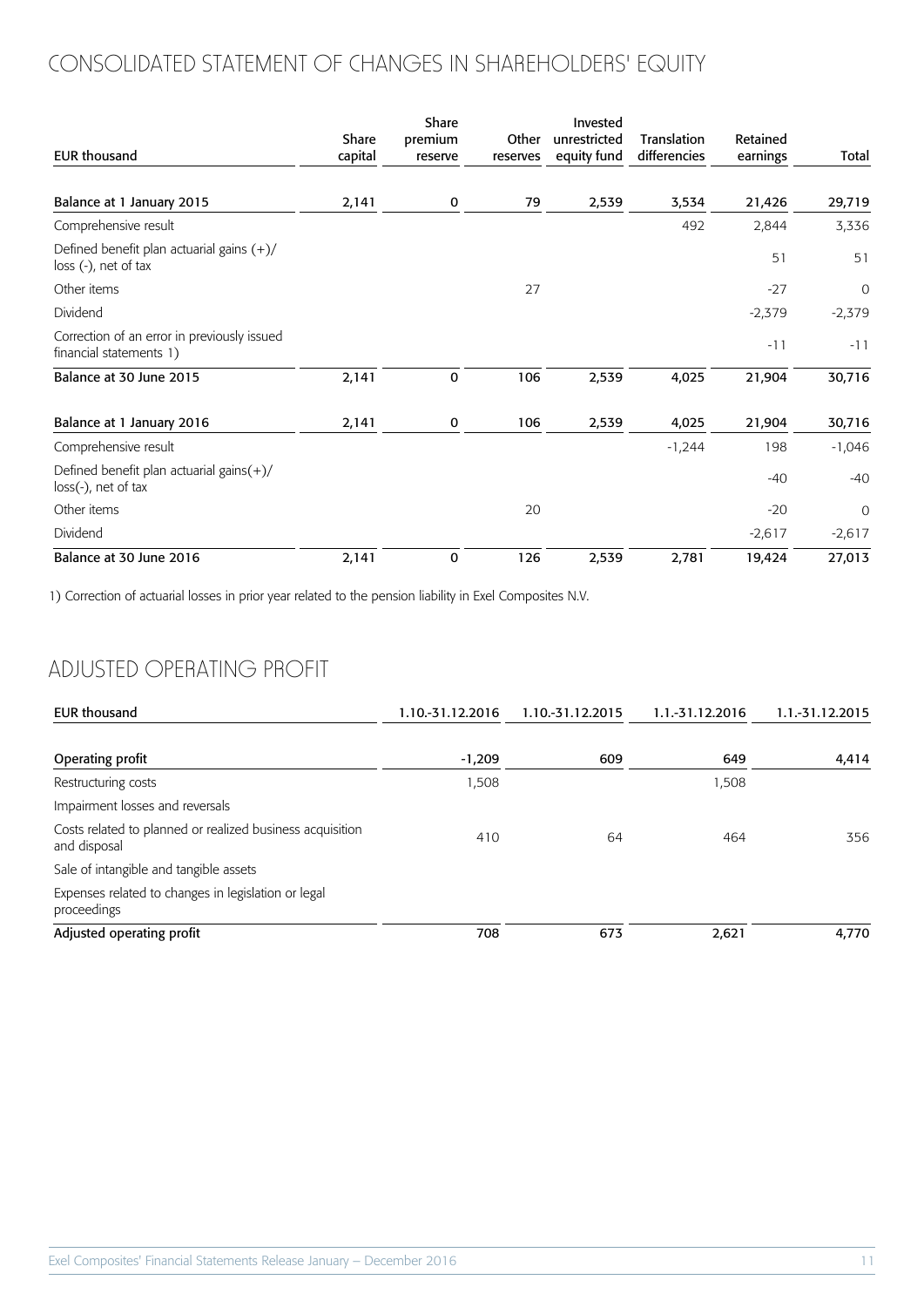# QUARTERLY KEY FIGURES

| <b>EUR thousand</b>                                                | 2016<br>Q4 | 2016<br>Q <sub>3</sub> | 2016<br>Q2 | 2016<br>Q1 | 2015<br>Q <sub>4</sub> | 2015<br>Q <sub>3</sub> | 2015<br>Q <sub>2</sub> | 2015<br>Q1 |
|--------------------------------------------------------------------|------------|------------------------|------------|------------|------------------------|------------------------|------------------------|------------|
|                                                                    |            |                        |            |            |                        |                        |                        |            |
| Revenue                                                            | 19,009     | 16,431                 | 19,720     | 17,919     | 19,343                 | 18,006                 | 21,352                 | 21,495     |
| Materials and services                                             | $-8,211$   | $-6,489$               | $-7,421$   | $-6,877$   | $-7,633$               | $-6,819$               | $-7,778$               | $-7,771$   |
| Employee benefit expenses                                          | $-5,632$   | $-4,876$               | $-6,379$   | $-6,065$   | $-6,092$               | $-6,005$               | $-6,733$               | $-6,450$   |
| Depreciation and<br>impairment                                     | $-970$     | $-753$                 | $-772$     | $-749$     | $-746$                 | $-721$                 | $-725$                 | $-711$     |
| Operating expenses                                                 | $-5,523$   | $-3,817$               | $-4, 111$  | $-4,161$   | $-4,626$               | $-4,033$               | $-4,937$               | $-4,556$   |
| Other operating income                                             | 118        | 69                     | 109        | 79         | 363                    | 38                     | 169                    | $-16$      |
| Operating profit                                                   | $-1,209$   | 565                    | 1,147      | 146        | 609                    | 466                    | 1,348                  | 1,991      |
| Net financial items                                                | $-43$      | 46                     | 31         | $-5$       | 167                    | $-209$                 | $-187$                 | 72         |
| Profit before taxes                                                | $-1,252$   | 611                    | 1,178      | 142        | 775                    | 257                    | 1,161                  | 2,063      |
| Income taxes                                                       | 187        | $-227$                 | $-296$     | $-144$     | $-367$                 | $-180$                 | $-361$                 | $-506$     |
| Profit/loss for the period                                         | $-1065$    | 384                    | 882        | $-2$       | 409                    | 78                     | 800                    | 1,557      |
| Earnings per share, diluted<br>and undiluted, EUR                  | $-0.09$    | 0.03                   | 0.07       | 0.00       | 0.03                   | 0.01                   | 0.07                   | 0.13       |
| Average number of shares,<br>diluted and undiluted 1,000<br>shares | 11,897     | 11,897                 | 11,897     | 11,897     | 11,897                 | 11,897                 | 11,897                 | 11,897     |
| Average number of<br>personnel                                     | 457        | 480                    | 487        | 492        | 493                    | 500                    | 513                    | 487        |

# COMMITMENTS AND CONTINGENCIES

| <b>EUR thousand</b>       | 31.12.2016 | 31.12.2015 |
|---------------------------|------------|------------|
| Commitments on own behalf |            |            |
| Mortgages                 | 2,783      | 2,783      |
| Floating charges          | 12,500     | 12,500     |
| <b>Operating leases</b>   |            |            |
| Not later than one year   | 774        | 1,040      |
| $1 - 5$ years             | 456        | 904        |
| Other liabilities         | 312        | 312        |

# DERIVATIVE FINANCIAL INSTRUMENTS NOMINAL VALUE

| EUR thousands       | 31.12.2016 | 31.12.2015 |
|---------------------|------------|------------|
| Interest rate swaps | 1,800      | .400       |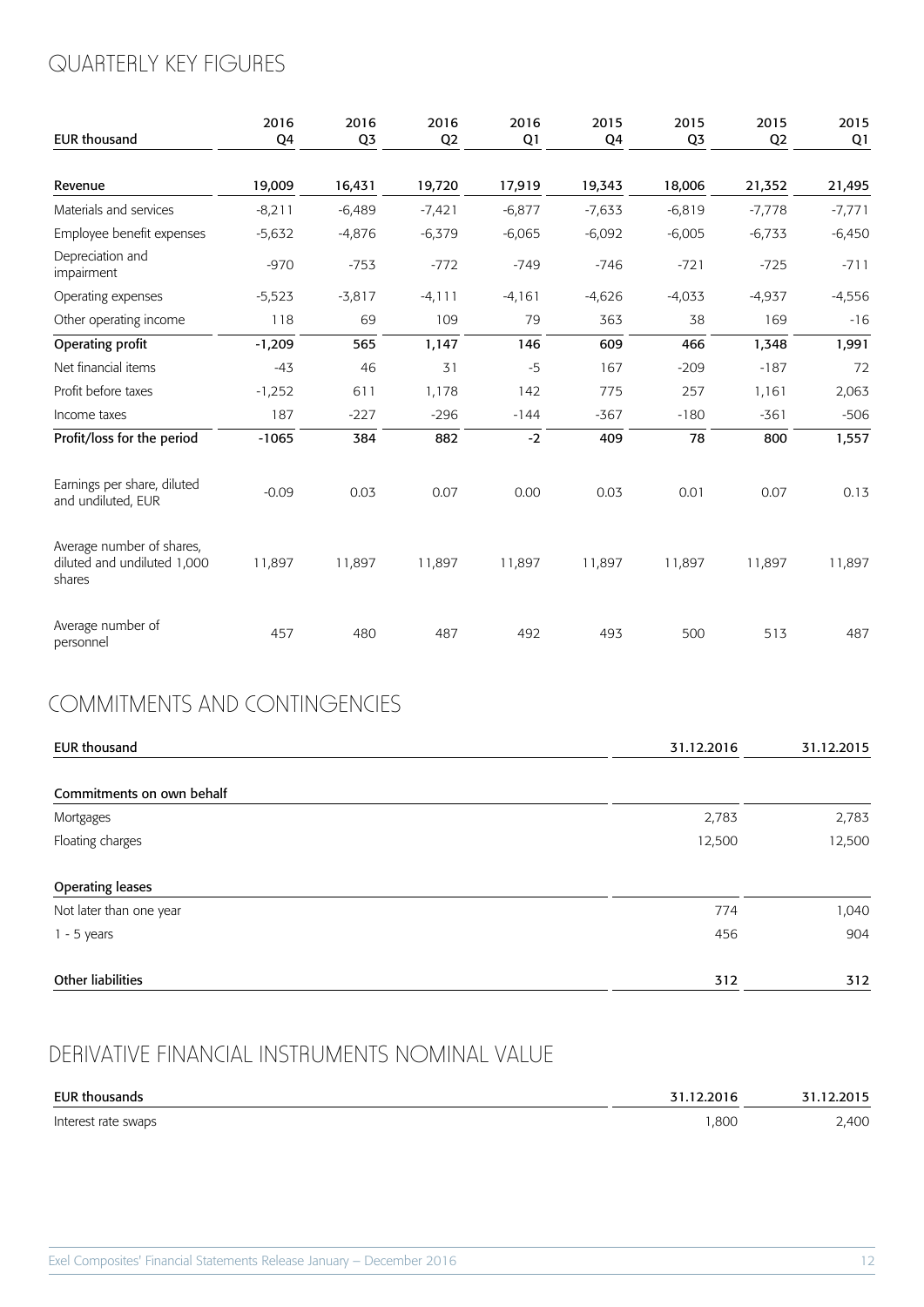## CONSOLIDATED KEY FIGURES

| <b>EUR thousand</b>                                           | 1.1.-31.12.2016 | 1.1.-31.12.2015 | Change, %   |
|---------------------------------------------------------------|-----------------|-----------------|-------------|
|                                                               |                 |                 |             |
| Revenue                                                       | 73,079          | 80,196          | $-8.9$      |
| Operating profit                                              | 649             | 4,414           | $-85.3$     |
| % of revenue                                                  | 0.9             | 5.5             |             |
| Adjusted operating profit 1)                                  | 2,621           | 4,770           | $-45.1$     |
| % of revenue                                                  | 3.6             | 5.9             |             |
| Profit before tax                                             | 678             | 4,257           | $-84.1$     |
| % of revenue                                                  | 0.9             | 5.3             |             |
| Profit for the period                                         | 198             | 2,844           | $-93.0$     |
| % of revenue                                                  | 0.3             | 3.5             |             |
| Shareholders' equity                                          | 27,013          | 30,716          | $-12.1$     |
| Interest-bearing liabilities                                  | 10,227          | 8,476           | 20.7        |
| Cash and cash equivalents                                     | 6,944           | 7,874           | $-11.8$     |
| Net interest-bearing liabilities                              | 3,283           | 602             | 445.3       |
| Capital employed                                              | 37,239          | 39,192          | $-5.0$      |
| Return on equity, %                                           | 0.7             | 9.4             | $-92.6$     |
| Return on capital employed, %                                 | 1.7             | 12.0            | $-85.8$     |
| Equity ratio, %                                               | 51.3            | 57.1            | $-10.2$     |
| Net gearing, %                                                | 12.2            | 2.0             | 510.0       |
| Capital expenditure                                           | 3,129           | 4,295           | $-27.1$     |
| % of revenue                                                  | 4.3             | 5.4             |             |
| Research and development costs                                | 1,747           | 1,850           | $-5.6$      |
| % of revenue                                                  | 2.4             | 2.3             |             |
| Order intake                                                  | 74,778          | 83,374          | $-10.3$     |
| Order backlog                                                 | 16,702          | 15,348          | 8.8         |
| Earnings per share, diluted and undiluted, EUR                | 0.02            | 0.24            | $-91.7$     |
| Equity per share, EUR                                         | 2.27            | 2.58            | $-12.0$     |
| Average number of shares, diluted and undiluted, 1,000 shares | 11,897          | 11,897          | $\mathbf 0$ |
| Average number of employees                                   | 479             | 498             | $-3.8$      |
| Personnel at year end                                         | 455             | 494             | $-7.9$      |

1) Excluding material items affecting comparability, such as restructuring costs, impairment losses and reversals, and costs related to planned or realized business acquisitions or disposals. For more information, please refer to the paragraph "Change in Exel Composites' financial reporting terminology" of the Half-year Financial Report published on 21 July 2016.